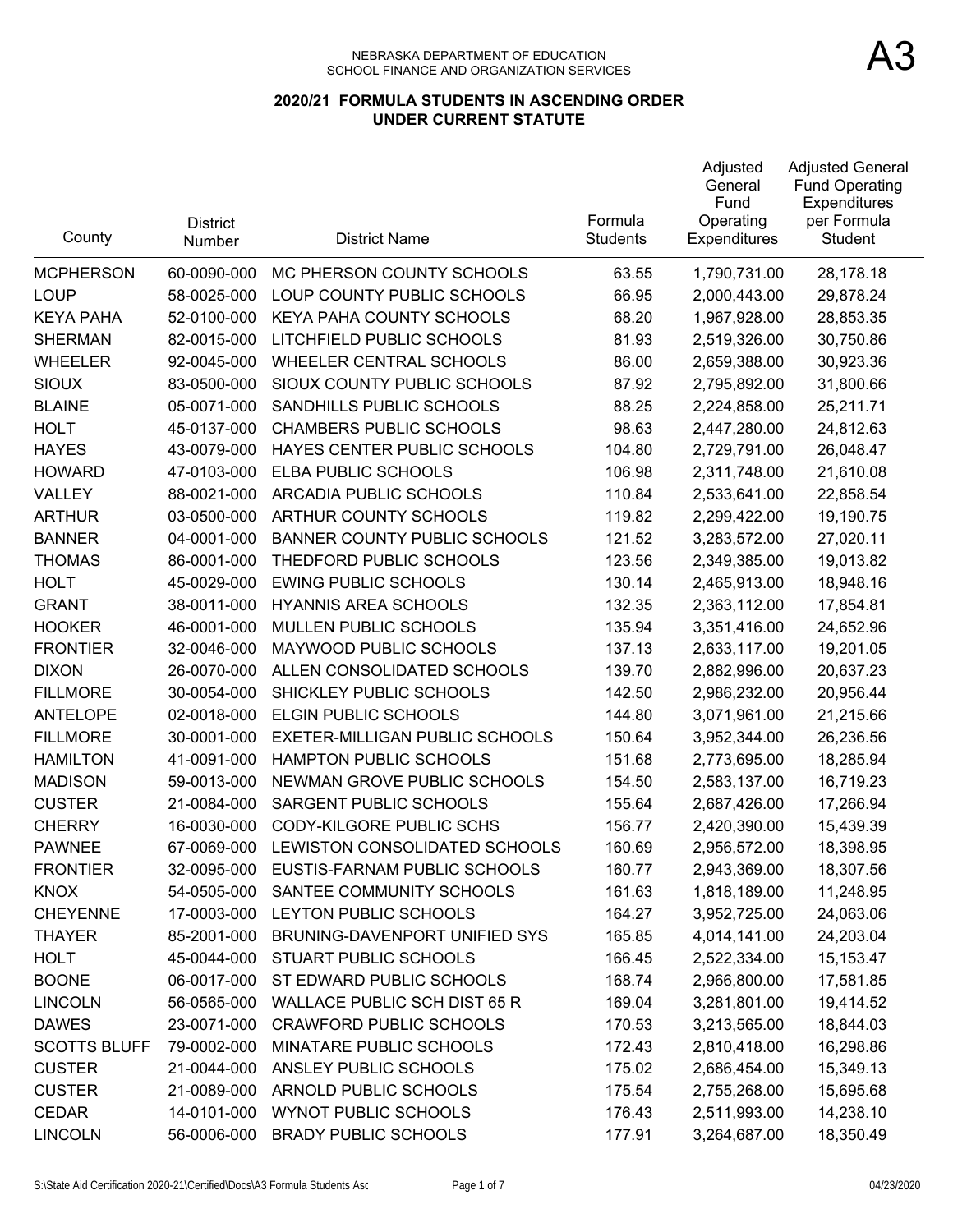| County           | <b>District</b><br>Number | <b>District Name</b>           | Formula<br><b>Students</b> | Adjusted<br>General<br>Fund<br>Operating<br><b>Expenditures</b> | <b>Adjusted General</b><br><b>Fund Operating</b><br>Expenditures<br>per Formula<br>Student |
|------------------|---------------------------|--------------------------------|----------------------------|-----------------------------------------------------------------|--------------------------------------------------------------------------------------------|
| <b>WAYNE</b>     | 90-0595-000               | <b>WINSIDE PUBLIC SCHOOLS</b>  | 177.97                     | 3,410,428.00                                                    | 19,162.72                                                                                  |
| <b>DEUEL</b>     | 25-0025-000               | <b>CREEK VALLEY SCHOOLS</b>    | 178.45                     | 3,446,850.00                                                    | 19,315.89                                                                                  |
| <b>CHEYENNE</b>  | 17-0009-000               | POTTER-DIX PUBLIC SCHOOLS      | 181.50                     | 3,201,188.00                                                    | 17,637.22                                                                                  |
| <b>CUSTER</b>    | 21-0180-000               | <b>CALLAWAY PUBLIC SCHOOLS</b> | 182.52                     | 2,989,978.00                                                    | 16,381.30                                                                                  |
| <b>KNOX</b>      | 54-0576-000               | <b>WAUSA PUBLIC SCHOOLS</b>    | 187.54                     | 2,822,831.00                                                    | 15,051.88                                                                                  |
| <b>HAMILTON</b>  | 41-0002-000               | <b>GILTNER PUBLIC SCHOOLS</b>  | 187.54                     | 2,767,666.00                                                    | 14,757.53                                                                                  |
| <b>DEUEL</b>     | 25-0095-000               | SOUTH PLATTE PUBLIC SCHOOLS    | 187.78                     | 4,032,286.00                                                    | 21,473.74                                                                                  |
| <b>LOGAN</b>     | 57-0501-000               | STAPLETON PUBLIC SCHOOLS       | 188.30                     | 2,658,536.00                                                    | 14,118.29                                                                                  |
| <b>JOHNSON</b>   | 49-0033-000               | STERLING PUBLIC SCHOOLS        | 192.90                     | 2,815,973.00                                                    | 14,598.24                                                                                  |
| <b>POLK</b>      | 72-0019-000               | OSCEOLA PUBLIC SCHOOLS         | 193.20                     | 3,686,728.00                                                    | 19,082.65                                                                                  |
| <b>SHERIDAN</b>  | 81-0003-000               | HAY SPRINGS PUBLIC SCHOOLS     | 195.44                     | 3,072,877.00                                                    | 15,723.01                                                                                  |
| <b>DODGE</b>     | 27-0062-000               | SCRIBNER-SNYDER COMMUNITY SCHS | 196.69                     | 3,857,491.00                                                    | 19,612.10                                                                                  |
| <b>COLFAX</b>    | 19-0058-000               | <b>CLARKSON PUBLIC SCHOOLS</b> | 197.05                     | 3,212,201.00                                                    | 16,301.07                                                                                  |
| <b>PIERCE</b>    | 70-0542-000               | OSMOND COMMUNITY SCHOOLS       | 197.43                     | 3,149,876.00                                                    | 15,954.13                                                                                  |
| <b>GOSPER</b>    | 37-0030-000               | ELWOOD PUBLIC SCHOOLS          | 198.09                     | 3,071,756.00                                                    | 15,506.50                                                                                  |
| <b>KEARNEY</b>   | 50-0001-000               | WILCOX-HILDRETH PUBLIC SCHOOLS | 199.01                     | 4,682,276.00                                                    | 23,528.30                                                                                  |
| <b>FRONTIER</b>  | 32-0125-000               | MEDICINE VALLEY PUBLIC SCHOOLS | 204.11                     | 3,179,758.00                                                    | 15,579.01                                                                                  |
| <b>CHASE</b>     | 15-0536-000               | WAUNETA-PALISADE PUBLIC SCHS   | 204.53                     | 3,360,528.00                                                    | 16,430.29                                                                                  |
| <b>COLFAX</b>    | 19-0039-000               | LEIGH COMMUNITY SCHOOLS        | 207.64                     | 3,058,527.00                                                    | 14,729.65                                                                                  |
| <b>DAWSON</b>    | 24-0101-000               | SUMNER-EDDYVILLE-MILLER SCHS   | 208.53                     | 3,281,831.00                                                    | 15,738.24                                                                                  |
| <b>CLAY</b>      | 18-0011-000               | HARVARD PUBLIC SCHOOLS         | 210.27                     | 3,957,678.00                                                    | 18,821.51                                                                                  |
| <b>KNOX</b>      | 54-0501-000               | NIOBRARA PUBLIC SCHOOLS        | 210.96                     | 3,216,061.00                                                    | 15,245.07                                                                                  |
| <b>SALINE</b>    | 76-0044-000               | DORCHESTER PUBLIC SCHOOL       | 211.03                     | 3,012,475.00                                                    | 14,274.89                                                                                  |
| <b>KEITH</b>     | 51-0006-000               | PAXTON CONSOLIDATED SCHOOLS    | 213.38                     | 3,475,366.00                                                    | 16,287.45                                                                                  |
| <b>JEFFERSON</b> | 48-0303-000               | <b>MERIDIAN PUBLIC SCHOOLS</b> | 215.78                     | 3,113,466.00                                                    | 14,429.01                                                                                  |
| <b>BOONE</b>     | 06-0075-000               | RIVERSIDE PUBLIC SCHOOLS       | 218.03                     | 3,952,453.00                                                    | 18,128.03                                                                                  |
| <b>ROCK</b>      | 75-0100-000               | ROCK COUNTY PUBLIC SCHOOLS     | 221.14                     | 3,693,852.00                                                    | 16,703.95                                                                                  |
| GAGE             | 34-0100-000               | DILLER-ODELL PUBLIC SCHOOLS    | 223.65                     | 4,034,135.00                                                    | 18,037.58                                                                                  |
| <b>SALINE</b>    | 76-0068-000               | FRIEND PUBLIC SCHOOLS          | 224.35                     | 3,662,083.00                                                    | 16,323.01                                                                                  |
| <b>DIXON</b>     | 26-0561-000               | EMERSON-HUBBARD PUBLIC SCHOOLS | 224.71                     | 3,888,714.00                                                    | 17,305.66                                                                                  |
| <b>WEBSTER</b>   | 91-0002-000               | RED CLOUD COMMUNITY SCHOOLS    | 234.43                     | 3,002,048.00                                                    | 12,805.75                                                                                  |
| <b>ADAMS</b>     | 01-0003-000               | <b>KENESAW PUBLIC SCHOOLS</b>  | 234.58                     | 3,252,644.00                                                    | 13,865.68                                                                                  |
| <b>ADAMS</b>     | 01-0123-000               | SILVER LAKE PUBLIC SCHOOLS     | 234.79                     | 4, 157, 047.00                                                  | 17,705.61                                                                                  |
| <b>PHELPS</b>    | 69-0055-000               | LOOMIS PUBLIC SCHOOLS          | 236.27                     | 3,531,734.00                                                    | 14,947.61                                                                                  |
| <b>POLK</b>      | 72-0075-000               | HIGH PLAINS COMMUNITY SCHOOLS  | 237.15                     | 4,374,868.00                                                    | 18,447.94                                                                                  |
| <b>THAYER</b>    | 85-0060-000               | DESHLER PUBLIC SCHOOLS         | 237.27                     | 3,775,371.00                                                    | 15,911.96                                                                                  |
| <b>GARDEN</b>    | 35-0001-000               | <b>GARDEN COUNTY SCHOOLS</b>   | 238.36                     | 3,942,547.00                                                    | 16,540.06                                                                                  |
| <b>PHELPS</b>    | 69-0054-000               | BERTRAND PUBLIC SCHOOLS        | 239.66                     | 3,476,392.00                                                    | 14,505.50                                                                                  |
| <b>SAUNDERS</b>  | 78-0072-000               | <b>MEAD PUBLIC SCHOOLS</b>     | 240.16                     | 4,043,783.00                                                    | 16,838.12                                                                                  |
| <b>YORK</b>      | 93-0096-000               | HEARTLAND COMMUNITY SCHOOLS    | 240.89                     | 4,153,431.00                                                    | 17,241.92                                                                                  |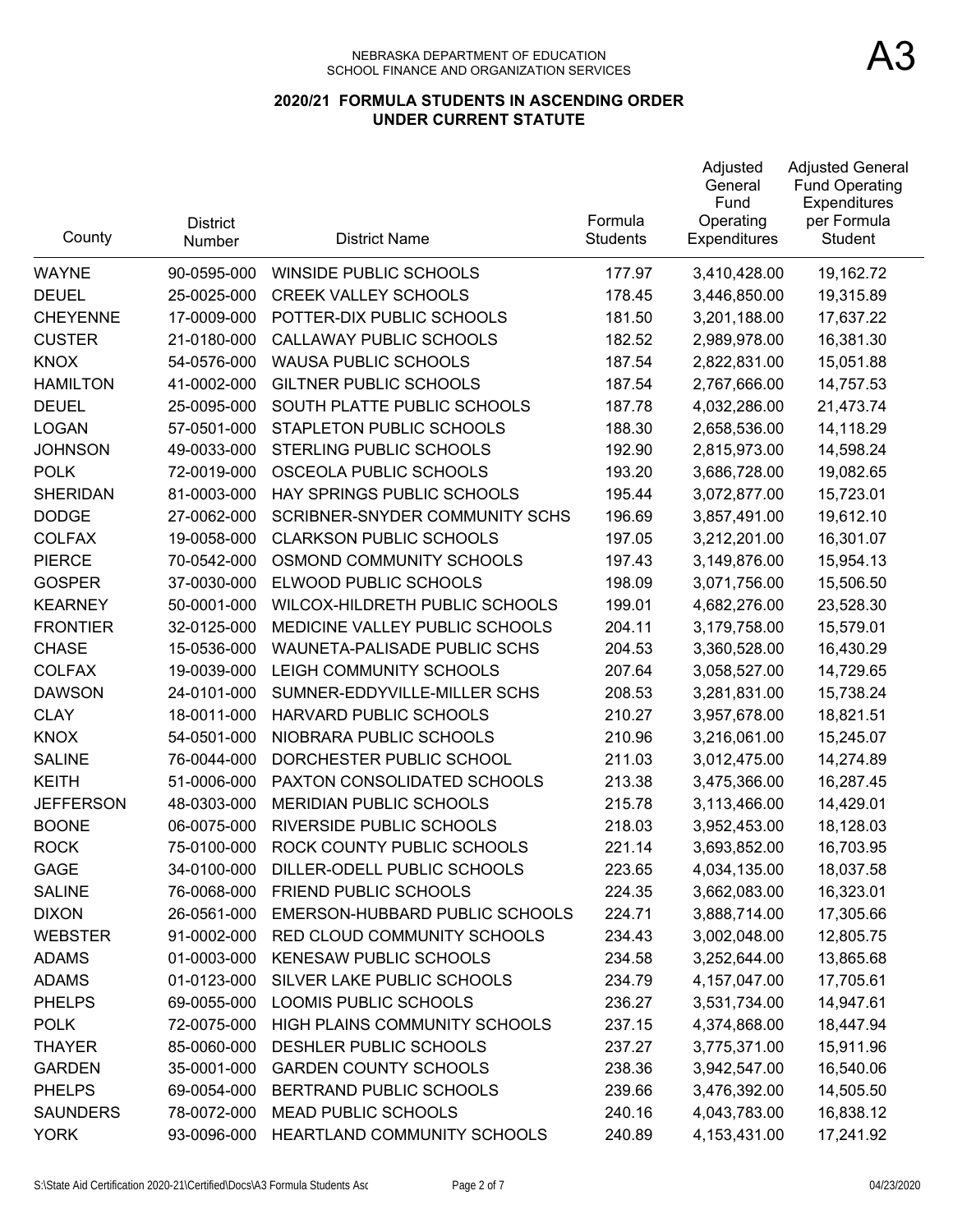| County            | <b>District</b><br>Number | <b>District Name</b>                  | Formula<br><b>Students</b> | Adjusted<br>General<br>Fund<br>Operating<br>Expenditures | <b>Adjusted General</b><br><b>Fund Operating</b><br>Expenditures<br>per Formula<br>Student |
|-------------------|---------------------------|---------------------------------------|----------------------------|----------------------------------------------------------|--------------------------------------------------------------------------------------------|
| <b>YORK</b>       | 93-0083-000               | MC COOL JUNCTION PUBLIC SCHS          | 245.40                     | 3,487,792.00                                             | 14,212.56                                                                                  |
| <b>RED WILLOW</b> | 73-0179-000               | SOUTHWEST PUBLIC SCHOOLS              | 245.43                     | 4,668,754.00                                             | 19,022.67                                                                                  |
| <b>PLATTE</b>     | 71-0067-000               | HUMPHREY PUBLIC SCHOOLS               | 250.02                     | 3,846,444.00                                             | 15,384.51                                                                                  |
| <b>BUFFALO</b>    | 10-0019-000               | SHELTON PUBLIC SCHOOLS                | 254.03                     | 4,028,314.00                                             | 15,857.91                                                                                  |
| <b>CEDAR</b>      | 14-0045-000               | RANDOLPH PUBLIC SCHOOLS               | 256.43                     | 3,663,234.00                                             | 14,285.44                                                                                  |
| <b>KNOX</b>       | 54-0586-000               | <b>BLOOMFIELD COMMUNITY SCHOOLS</b>   | 259.56                     | 3,480,518.00                                             | 13,409.22                                                                                  |
| <b>BUTLER</b>     | 12-0502-000               | <b>EAST BUTLER PUBLIC SCHOOLS</b>     | 264.11                     | 5,793,899.00                                             | 21,937.70                                                                                  |
| <b>CUSTER</b>     | 21-0015-000               | ANSELMO-MERNA PUBLIC SCHOOLS          | 266.08                     | 3,058,548.00                                             | 11,494.73                                                                                  |
| <b>COLFAX</b>     | 19-0070-000               | HOWELLS-DODGE CONSOLIDATED SCH        | 267.21                     | 3,795,496.00                                             | 14,204.42                                                                                  |
| <b>BURT</b>       | 11-0020-000               | LYONS-DECATUR NORTHEAST SCHS          | 268.08                     | 4,009,830.00                                             | 14,957.33                                                                                  |
| <b>FRANKLIN</b>   | 31-0506-000               | <b>FRANKLIN PUBLIC SCHOOLS</b>        | 268.73                     | 4,500,386.00                                             | 16,746.72                                                                                  |
| <b>HITCHCOCK</b>  | 44-0070-000               | HITCHCOCK CO SCH SYSTEM               | 272.69                     | 3,483,918.00                                             | 12,775.90                                                                                  |
| <b>KEARNEY</b>    | 50-0501-000               | AXTELL COMMUNITY SCHOOLS              | 275.43                     | 3,795,694.00                                             | 13,780.86                                                                                  |
| <b>GREELEY</b>    | 39-0060-000               | CENTRAL VALLEY PUBLIC SCHOOLS         | 275.64                     | 5,832,301.00                                             | 21,158.77                                                                                  |
| <b>THURSTON</b>   | 87-0013-000               | <b>WALTHILL PUBLIC SCHOOLS</b>        | 276.95                     | 6,258,549.00                                             | 22,597.78                                                                                  |
| <b>BUFFALO</b>    | 10-0105-000               | PLEASANTON PUBLIC SCHOOLS             | 277.50                     | 2,870,472.00                                             | 10,344.05                                                                                  |
| <b>GARFIELD</b>   | 36-0100-000               | <b>BURWELL PUBLIC SCHOOLS</b>         | 277.70                     | 4,318,320.00                                             | 15,550.48                                                                                  |
| <b>KNOX</b>       | 54-0013-000               | <b>CREIGHTON COMMUNITY PUBLIC SCH</b> | 277.83                     | 4,429,294.00                                             | 15,942.51                                                                                  |
| CASS              | 13-0022-000               | <b>WEEPING WATER PUBLIC SCHOOLS</b>   | 282.00                     | 4,883,945.00                                             | 17,319.03                                                                                  |
| <b>DAWSON</b>     | 24-0004-000               | <b>OVERTON PUBLIC SCHOOLS</b>         | 282.82                     | 3,705,457.00                                             | 13,101.61                                                                                  |
| <b>FURNAS</b>     | 33-0021-000               | <b>CAMBRIDGE PUBLIC SCHOOLS</b>       | 283.21                     | 4,006,451.00                                             | 14,146.41                                                                                  |
| <b>PAWNEE</b>     | 67-0001-000               | PAWNEE CITY PUBLIC SCHOOLS            | 286.71                     | 3,539,540.00                                             | 12,345.54                                                                                  |
| <b>CUMING</b>     | 20-0020-000               | BANCROFT-ROSALIE COMM SCHOOLS         | 287.36                     | 3,283,132.00                                             | 11,425.03                                                                                  |
| <b>LINCOLN</b>    | 56-0007-000               | <b>MAXWELL PUBLIC SCHOOLS</b>         | 289.67                     | 4,018,924.00                                             | 13,874.21                                                                                  |
| <b>MERRICK</b>    | 61-0049-000               | PALMER PUBLIC SCHOOLS                 | 290.65                     | 3,520,315.00                                             | 12,111.83                                                                                  |
| <b>SHERMAN</b>    | 82-0001-000               | LOUP CITY PUBLIC SCHOOLS              | 294.42                     | 4,512,380.00                                             | 15,326.10                                                                                  |
| <b>THURSTON</b>   | 87-0001-000               | PENDER PUBLIC SCHOOLS                 | 296.98                     | 4,978,726.00                                             | 16,764.25                                                                                  |
| <b>LINCOLN</b>    | 56-0055-000               | SUTHERLAND PUBLIC SCHOOLS             | 306.38                     | 4,252,009.00                                             | 13,878.13                                                                                  |
| <b>PIERCE</b>     | 70-0005-000               | PLAINVIEW PUBLIC SCHOOLS              | 308.45                     | 4,601,382.00                                             | 14,917.81                                                                                  |
| <b>WEBSTER</b>    | 91-0074-000               | BLUE HILL PUBLIC SCHOOLS              | 311.21                     | 4,676,546.00                                             | 15,026.90                                                                                  |
| <b>NANCE</b>      | 63-0001-000               | <b>FULLERTON PUBLIC SCHOOLS</b>       | 311.65                     | 4,124,645.00                                             | 13,234.69                                                                                  |
| <b>DUNDY</b>      | 29-0117-000               | DUNDY CO STRATTON PUBLIC SCHS         | 312.38                     | 4,837,548.00                                             | 15,486.00                                                                                  |
| <b>RICHARDSON</b> | 74-0070-000               | HUMBOLDT TABLE ROCK STEINAUER         | 314.83                     | 6,539,211.00                                             | 20,770.45                                                                                  |
| <b>FURNAS</b>     | 33-0018-000               | ARAPAHOE PUBLIC SCHOOLS               | 317.37                     | 3,725,283.00                                             | 11,738.03                                                                                  |
| <b>BOYD</b>       | 08-0051-000               | <b>BOYD COUNTY SCHOOLS</b>            | 318.43                     | 4,503,614.00                                             | 14, 143. 17                                                                                |
| <b>KNOX</b>       | 54-0096-000               | <b>CROFTON COMMUNITY SCHOOLS</b>      | 319.81                     | 4,389,106.00                                             | 13,724.24                                                                                  |
| <b>NEMAHA</b>     | 64-0023-000               | JOHNSON-BROCK PUBLIC SCHOOLS          | 326.79                     | 3,300,107.00                                             | 10,098.56                                                                                  |
| <b>BUFFALO</b>    | 10-0009-000               | ELM CREEK PUBLIC SCHOOLS              | 328.10                     | 3,697,568.00                                             | 11,269.75                                                                                  |
| <b>FURNAS</b>     | 33-0540-000               | SOUTHERN VALLEY SCHOOLS               | 338.27                     | 6,318,968.00                                             | 18,680.31                                                                                  |
| <b>HARLAN</b>     | 42-0002-000               | ALMA PUBLIC SCHOOLS                   | 342.85                     | 4,196,055.00                                             | 12,238.88                                                                                  |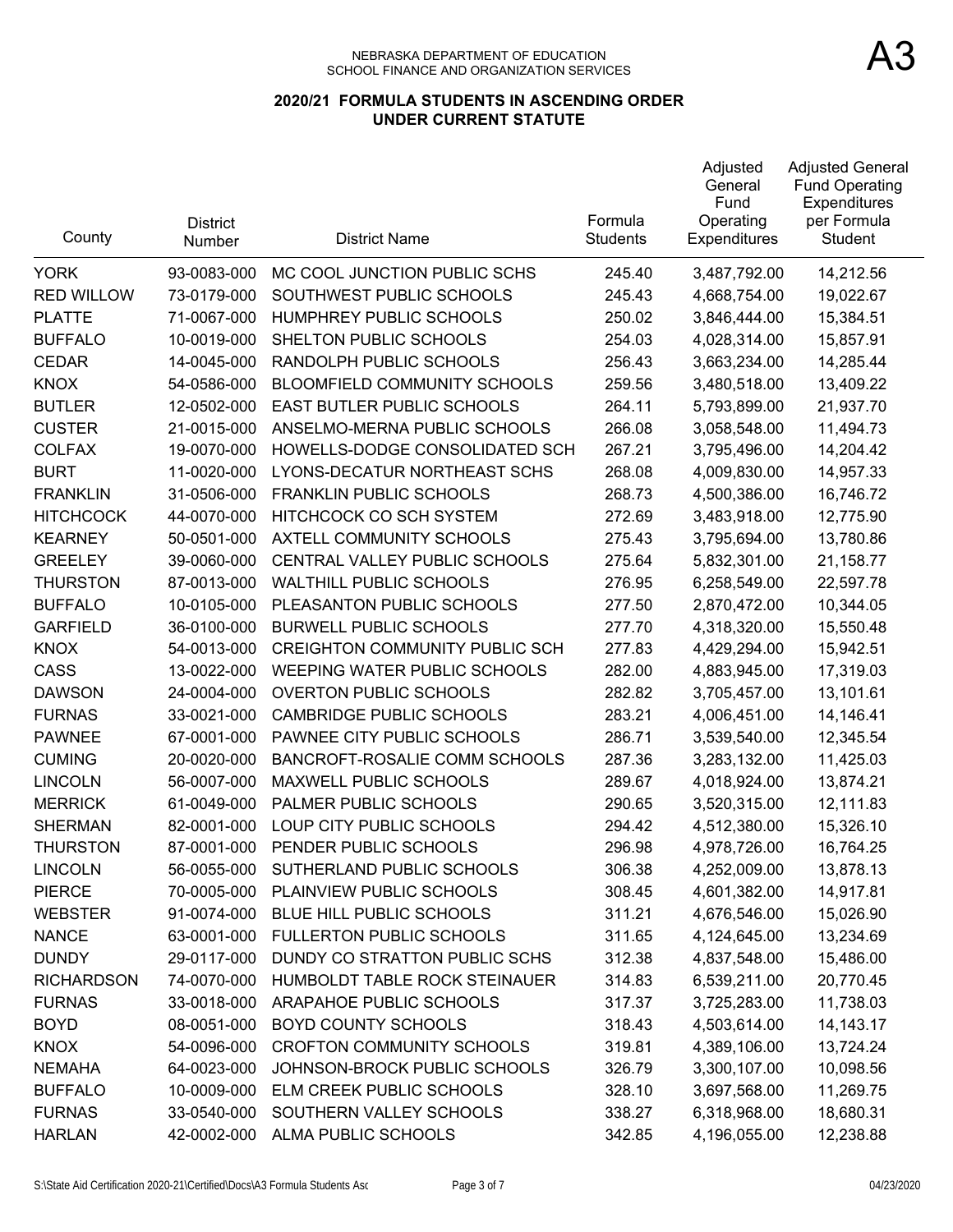| County              | <b>District</b><br>Number | <b>District Name</b>                  | Formula<br><b>Students</b> | Adjusted<br>General<br>Fund<br>Operating<br><b>Expenditures</b> | <b>Adjusted General</b><br><b>Fund Operating</b><br>Expenditures<br>per Formula<br>Student |
|---------------------|---------------------------|---------------------------------------|----------------------------|-----------------------------------------------------------------|--------------------------------------------------------------------------------------------|
| <b>ANTELOPE</b>     | 02-0009-000               | NELIGH-OAKDALE SCHOOLS                | 352.41                     | 5,575,443.00                                                    | 15,820.69                                                                                  |
| <b>SCOTTS BLUFF</b> | 79-0011-000               | MORRILL PUBLIC SCHOOLS                | 358.51                     | 4,914,291.00                                                    | 13,707.46                                                                                  |
| <b>BUFFALO</b>      | 10-0119-000               | AMHERST PUBLIC SCHOOLS                | 359.83                     | 3,615,703.00                                                    | 10,048.27                                                                                  |
| <b>MORRILL</b>      | 62-0021-000               | <b>BAYARD PUBLIC SCHOOLS</b>          | 360.77                     | 4,866,870.00                                                    | 13,490.10                                                                                  |
| <b>GAGE</b>         | 34-0001-000               | SOUTHERN SCHOOL DIST 1                | 361.85                     | 5,112,616.00                                                    | 14,128.93                                                                                  |
| <b>CEDAR</b>        | 14-0008-000               | HARTINGTON NEWCASTLE PUBLIC SC        | 365.36                     | 5,418,009.00                                                    | 14,829.14                                                                                  |
| <b>POLK</b>         | 72-0015-000               | <b>CROSS COUNTY COMMUNITY SCHOOLS</b> | 366.22                     | 5,235,215.00                                                    | 14,295.34                                                                                  |
| <b>KIMBALL</b>      | 53-0001-000               | KIMBALL PUBLIC SCHOOLS                | 369.52                     | 6,428,705.00                                                    | 17,397.57                                                                                  |
| <b>BURT</b>         | 11-0001-000               | TEKAMAH-HERMAN COMMUNITY SCHS         | 370.38                     | 6,585,944.00                                                    | 17,781.35                                                                                  |
| <b>PERKINS</b>      | 68-0020-000               | PERKINS COUNTY SCHOOLS                | 375.91                     | 5,768,904.00                                                    | 15,346.68                                                                                  |
| <b>STANTON</b>      | 84-0003-000               | STANTON COMMUNITY SCHOOLS             | 379.00                     | 5,443,293.00                                                    | 14,362.20                                                                                  |
| <b>POLK</b>         | 72-0032-000               | SHELBY - RISING CITY PUBLIC SC        | 383.92                     | 5,564,702.00                                                    | 14,494.50                                                                                  |
| <b>CLAY</b>         | 18-0002-000               | <b>SUTTON PUBLIC SCHOOLS</b>          | 388.76                     | 4,808,622.00                                                    | 12,368.98                                                                                  |
| <b>NUCKOLLS</b>     | 65-0011-000               | SUPERIOR PUBLIC SCHOOLS               | 391.41                     | 5,058,398.00                                                    | 12,923.43                                                                                  |
| <b>THAYER</b>       | 85-0070-000               | THAYER CENTRAL COMMUNITY SCHS         | 395.97                     | 5,648,804.00                                                    | 14,265.68                                                                                  |
| <b>BROWN</b>        | 09-0010-000               | AINSWORTH COMMUNITY SCHOOLS           | 397.02                     | 6,544,342.00                                                    | 16,483.61                                                                                  |
| <b>BUFFALO</b>      | 10-0069-000               | RAVENNA PUBLIC SCHOOLS                | 400.02                     | 5,323,881.00                                                    | 13,308.94                                                                                  |
| <b>SAUNDERS</b>     | 78-0107-000               | CEDAR BLUFFS PUBLIC SCHOOLS           | 403.02                     | 4,444,289.00                                                    | 11,027.40                                                                                  |
| <b>CUMING</b>       | 20-0030-000               | WISNER-PILGER PUBLIC SCHOOLS          | 405.92                     | 6,432,897.00                                                    | 15,847.55                                                                                  |
| <b>HOLT</b>         | 45-0239-000               | WEST HOLT PUBLIC SCHOOLS              | 405.93                     | 5,841,770.00                                                    | 14,391.09                                                                                  |
| <b>NANCE</b>        | 63-0030-000               | TWIN RIVER PUBLIC SCHOOLS             | 406.37                     | 7,108,595.00                                                    | 17,492.72                                                                                  |
| <b>ANTELOPE</b>     | 02-2001-000               | NEBRASKA UNIFIED DISTRICT 1           | 406.57                     | 6,623,162.00                                                    | 16,290.33                                                                                  |
| <b>JEFFERSON</b>    | 48-0300-000               | TRI COUNTY PUBLIC SCHOOLS             | 406.69                     | 5,740,079.00                                                    | 14,114.20                                                                                  |
| <b>BOX BUTTE</b>    | 07-0010-000               | HEMINGFORD PUBLIC SCHOOLS             | 409.97                     | 6,132,773.00                                                    | 14,958.93                                                                                  |
| <b>MADISON</b>      | 59-0080-000               | ELKHORN VALLEY SCHOOLS                | 410.26                     | 5,174,721.00                                                    | 12,613.30                                                                                  |
| <b>GAGE</b>         | 34-0034-000               | FREEMAN PUBLIC SCHOOLS                | 410.77                     | 5,242,076.00                                                    | 12,761.74                                                                                  |
| <b>DAKOTA</b>       | 22-0031-000               | HOMER COMMUNITY SCHOOLS               | 416.35                     | 4,705,035.00                                                    | 11,300.60                                                                                  |
| <b>SEWARD</b>       | 80-0567-000               | <b>CENTENNIAL PUBLIC SCHOOLS</b>      | 418.05                     | 6,539,889.00                                                    | 15,643.82                                                                                  |
| CASS                | 13-0097-000               | ELMWOOD-MURDOCK PUBLIC SCHOOLS        | 419.98                     | 4,950,882.00                                                    | 11,788.43                                                                                  |
| <b>BURT</b>         | 11-0014-000               | OAKLAND CRAIG PUBLIC SCHOOLS          | 421.43                     | 5,095,334.00                                                    | 12,090.48                                                                                  |
| <b>CEDAR</b>        | 14-0054-000               | LAUREL-CONCORD-COLERIDGE SCHOO        | 423.79                     | 6,579,691.00                                                    | 15,525.65                                                                                  |
| <b>DIXON</b>        | 26-0001-000               | PONCA PUBLIC SCHOOLS                  | 429.94                     | 5,485,870.00                                                    | 12,759.76                                                                                  |
| <b>MORRILL</b>      | 62-0063-000               | <b>BRIDGEPORT PUBLIC SCHOOLS</b>      | 437.93                     | 6,807,764.00                                                    | 15,545.34                                                                                  |
| <b>HALL</b>         | 40-0126-000               | DONIPHAN-TRUMBULL PUBLIC SCHS         | 440.45                     | 5,886,717.00                                                    | 13,365.25                                                                                  |
| <b>SAUNDERS</b>     | 78-0009-000               | YUTAN PUBLIC SCHOOLS                  | 447.70                     | 6,050,218.00                                                    | 13,513.90                                                                                  |
| <b>MADISON</b>      | 59-0005-000               | BATTLE CREEK PUBLIC SCHOOLS           | 452.08                     | 5,701,497.00                                                    | 12,611.81                                                                                  |
| <b>HOWARD</b>       | 47-0100-000               | <b>CENTURA PUBLIC SCHOOLS</b>         | 461.62                     | 6,282,987.00                                                    | 13,610.67                                                                                  |
| <b>JOHNSON</b>      | 49-0050-000               | JOHNSON CO CENTRAL PUBLIC SCHS        | 466.89                     | 6,899,858.00                                                    | 14,778.18                                                                                  |
| <b>LINCOLN</b>      | 56-0037-000               | HERSHEY PUBLIC SCHOOLS                | 488.99                     | 6,505,100.00                                                    | 13,303.26                                                                                  |
| <b>HALL</b>         | 40-0083-000               | WOOD RIVER RURAL SCHOOLS              | 491.58                     | 6,796,313.00                                                    | 13,825.47                                                                                  |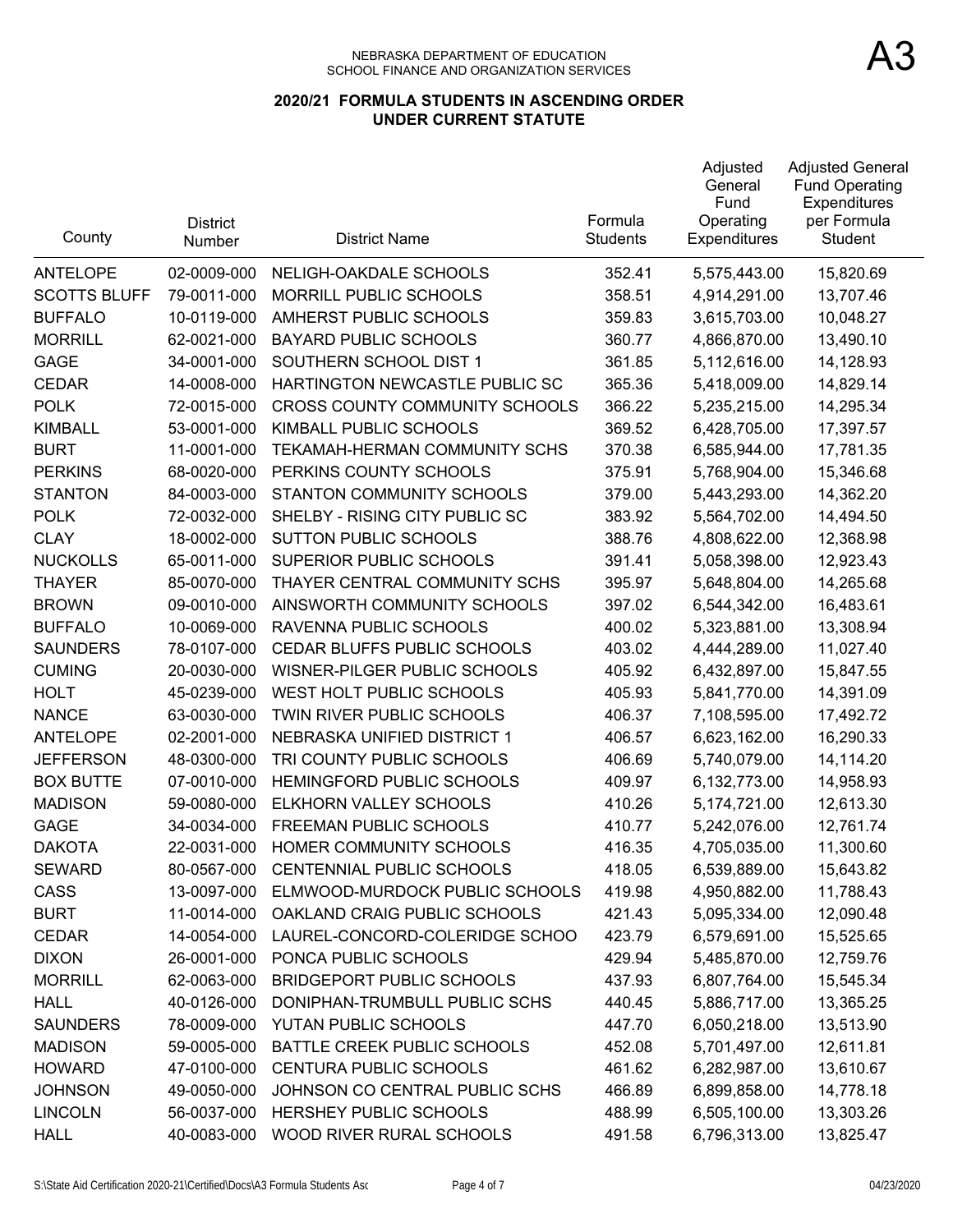| County              | <b>District</b><br>Number | <b>District Name</b>                  | Formula<br><b>Students</b> | Adjusted<br>General<br>Fund<br>Operating<br>Expenditures | <b>Adjusted General</b><br><b>Fund Operating</b><br>Expenditures<br>per Formula<br>Student |
|---------------------|---------------------------|---------------------------------------|----------------------------|----------------------------------------------------------|--------------------------------------------------------------------------------------------|
| <b>MADISON</b>      | 59-0001-000               | <b>MADISON PUBLIC SCHOOLS</b>         | 492.70                     | 5,323,841.00                                             | 10,805.49                                                                                  |
| <b>WAYNE</b>        | 90-0560-000               | <b>WAKEFIELD PUBLIC SCHOOLS</b>       | 496.71                     | 5,218,104.00                                             | 10,505.33                                                                                  |
| <b>THURSTON</b>     | 87-0016-000               | UMO N HO N NATION PUBLIC SCHS         | 509.61                     | 5,764,725.00                                             | 11,312.02                                                                                  |
| <b>DODGE</b>        | 27-0594-000               | <b>LOGAN VIEW PUBLIC SCHOOLS</b>      | 540.67                     | 6,920,393.00                                             | 12,799.64                                                                                  |
| <b>BUFFALO</b>      | 10-0002-000               | <b>GIBBON PUBLIC SCHOOLS</b>          | 547.07                     | 6,153,751.00                                             | 11,248.49                                                                                  |
| <b>THURSTON</b>     | 87-0017-000               | <b>WINNEBAGO PUBLIC SCHOOLS</b>       | 551.27                     | 4,073,489.00                                             | 7,389.23                                                                                   |
| VALLEY              | 88-0005-000               | ORD PUBLIC SCHOOLS                    | 552.74                     | 7,385,218.00                                             | 13,361.08                                                                                  |
| <b>FILLMORE</b>     | 30-0025-000               | FILLMORE CENTRAL PUBLIC SCHS          | 555.60                     | 6,554,114.00                                             | 11,796.48                                                                                  |
| <b>BOONE</b>        | 06-0001-000               | <b>BOONE CENTRAL SCHOOLS</b>          | 560.48                     | 8,653,706.00                                             | 15,439.77                                                                                  |
| <b>SHERIDAN</b>     | 81-0010-000               | GORDON-RUSHVILLE PUBLIC SCHS          | 568.53                     | 6,561,338.00                                             | 11,540.89                                                                                  |
| <b>CHERRY</b>       | 16-0006-000               | VALENTINE COMMUNITY SCHOOLS           | 571.16                     | 9,285,437.00                                             | 16,257.05                                                                                  |
| <b>OTOE</b>         | 66-0501-000               | PALMYRA DISTRICT OR 1                 | 571.39                     | 5,835,810.00                                             | 10,213.43                                                                                  |
| <b>DODGE</b>        | 27-0595-000               | NORTH BEND CENTRAL PUBLIC SCHS        | 590.06                     | 7,530,202.00                                             | 12,761.73                                                                                  |
| <b>LANCASTER</b>    | 55-0148-000               | MALCOLM PUBLIC SCHOOLS                | 596.09                     | 5,962,009.00                                             | 10,001.87                                                                                  |
| <b>SCOTTS BLUFF</b> | 79-0031-000               | MITCHELL PUBLIC SCHOOLS               | 599.91                     | 6,942,448.00                                             | 11,572.39                                                                                  |
| <b>SALINE</b>       | 76-0082-000               | <b>WILBER-CLATONIA PUBLIC SCHOOLS</b> | 603.39                     | 6,401,492.00                                             | 10,609.29                                                                                  |
| <b>NUCKOLLS</b>     | 65-2005-000               | SOUTH CENTRAL NEBRASKA UNIFIED        | 611.25                     | 8,962,005.00                                             | 14,661.75                                                                                  |
| <b>CHASE</b>        | 15-0010-000               | <b>CHASE COUNTY SCHOOLS</b>           | 612.66                     | 7,425,449.00                                             | 12,119.93                                                                                  |
| CASS                | 13-0056-000               | CONESTOGA PUBLIC SCHOOLS              | 622.77                     | 7,611,692.00                                             | 12,222.30                                                                                  |
| CASS                | 13-0032-000               | LOUISVILLE PUBLIC SCHOOLS             | 637.34                     | 7,318,387.00                                             | 11,482.64                                                                                  |
| <b>LANCASTER</b>    | 55-0161-000               | RAYMOND CENTRAL PUBLIC SCHOOLS        | 640.17                     | 7,080,882.00                                             | 11,060.94                                                                                  |
| <b>BUTLER</b>       | 12-0056-000               | DAVID CITY PUBLIC SCHOOLS             | 640.85                     | 8,784,529.00                                             | 13,707.53                                                                                  |
| <b>PIERCE</b>       | 70-0002-000               | PIERCE PUBLIC SCHOOLS                 | 654.60                     | 7,517,613.00                                             | 11,484.37                                                                                  |
| <b>WASHINGTON</b>   | 89-0003-000               | FORT CALHOUN COMMUNITY SCHS           | 656.65                     | 7,878,886.00                                             | 11,998.69                                                                                  |
| <b>HOWARD</b>       | 47-0001-000               | ST PAUL PUBLIC SCHOOLS                | 660.07                     | 7,169,451.00                                             | 10,861.68                                                                                  |
| <b>WASHINGTON</b>   | 89-0024-000               | ARLINGTON PUBLIC SCHOOLS              | 684.75                     | 6,949,415.00                                             | 10,148.86                                                                                  |
| <b>MERRICK</b>      | 61-0004-000               | CENTRAL CITY PUBLIC SCHOOLS           | 710.46                     | 9,083,880.00                                             | 12,785.86                                                                                  |
| <b>CUMING</b>       | 20-0001-000               | WEST POINT PUBLIC SCHOOLS             | 710.50                     | 8,894,795.00                                             | 12,519.11                                                                                  |
| <b>OTOE</b>         | 66-0027-000               | SYRACUSE-DUNBAR-AVOCA SCHOOLS         | 737.57                     | 8,083,816.00                                             | 10,960.06                                                                                  |
| <b>HOLT</b>         | 45-0007-000               | O'NEILL PUBLIC SCHOOLS                | 747.87                     | 9,498,572.00                                             | 12,700.84                                                                                  |
| <b>SEWARD</b>       | 80-0005-000               | MILFORD PUBLIC SCHOOLS                | 761.48                     | 7,504,921.00                                             | 9,855.65                                                                                   |
| <b>CUSTER</b>       | 21-0025-000               | <b>BROKEN BOW PUBLIC SCHOOLS</b>      | 776.42                     | 8,812,589.00                                             | 11,350.23                                                                                  |
| <b>KEARNEY</b>      | 50-0503-000               | MINDEN PUBLIC SCHOOLS                 | 786.66                     | 9,400,348.00                                             | 11,949.72                                                                                  |
| <b>RICHARDSON</b>   | 74-0056-000               | <b>FALLS CITY PUBLIC SCHOOLS</b>      | 791.69                     | 8,989,662.00                                             | 11,354.99                                                                                  |
| <b>JEFFERSON</b>    | 48-0008-000               | <b>FAIRBURY PUBLIC SCHOOLS</b>        | 825.49                     | 10,137,324.00                                            | 12,280.38                                                                                  |
| <b>NEMAHA</b>       | 64-0029-000               | <b>AUBURN PUBLIC SCHOOLS</b>          | 847.40                     | 9,347,424.00                                             | 11,030.76                                                                                  |
| <b>DAWSON</b>       | 24-0020-000               | <b>GOTHENBURG PUBLIC SCHOOLS</b>      | 858.70                     | 9,615,369.00                                             | 11,197.64                                                                                  |
| <b>KEITH</b>        | 51-0001-000               | OGALLALA PUBLIC SCHOOLS               | 872.07                     | 9,498,529.00                                             | 10,891.87                                                                                  |
| <b>PLATTE</b>       | 71-0005-000               | LAKEVIEW COMMUNITY SCHOOLS            | 877.36                     | 9,041,629.00                                             | 10,305.54                                                                                  |
| <b>ADAMS</b>        | 01-0090-000               | ADAMS CENTRAL PUBLIC SCHOOLS          | 886.96                     | 11,364,694.00                                            | 12,813.03                                                                                  |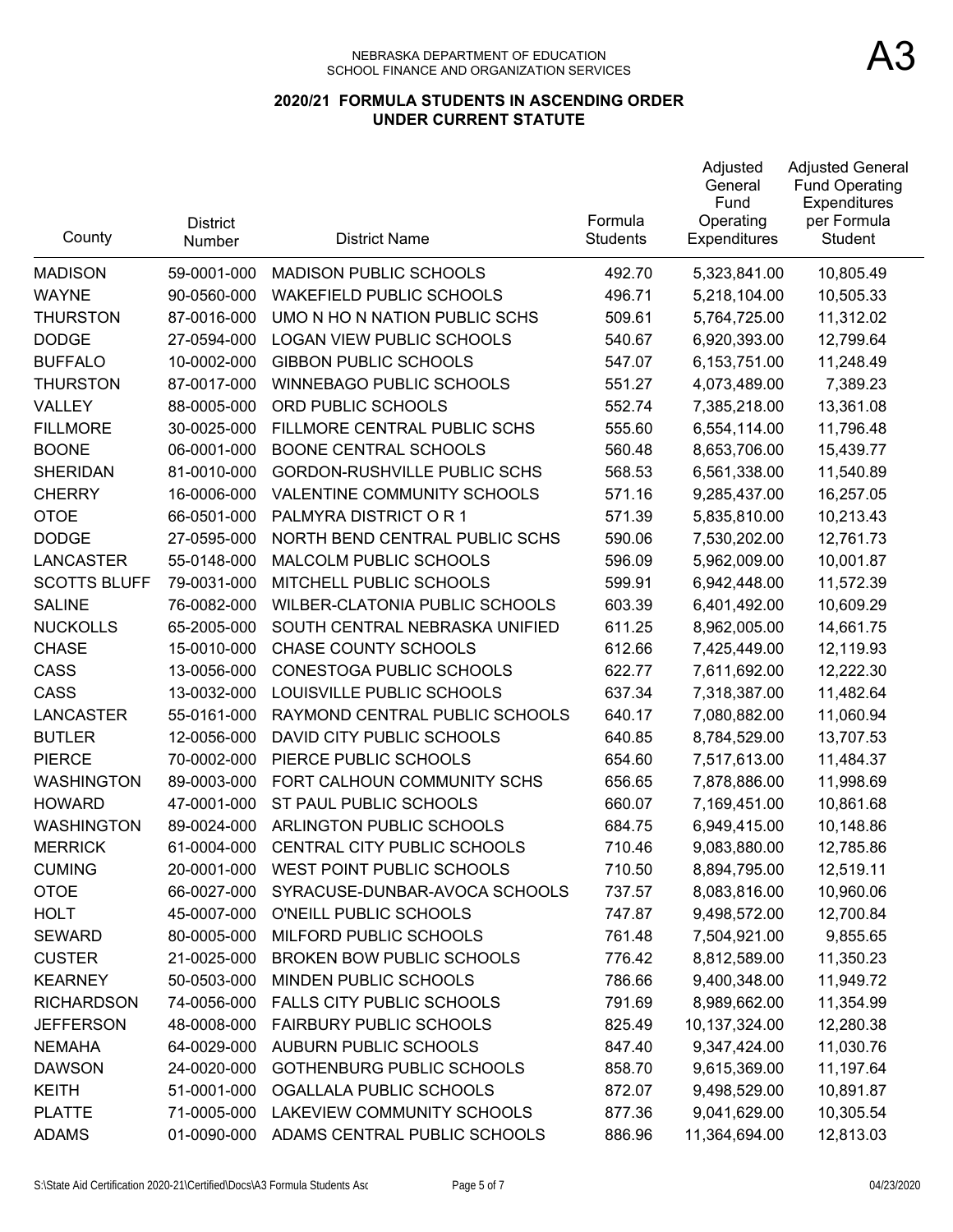| County              | <b>District</b><br>Number | <b>District Name</b>               | Formula<br><b>Students</b> | Adjusted<br>General<br>Fund<br>Operating<br>Expenditures | <b>Adjusted General</b><br><b>Fund Operating</b><br>Expenditures<br>per Formula<br><b>Student</b> |
|---------------------|---------------------------|------------------------------------|----------------------------|----------------------------------------------------------|---------------------------------------------------------------------------------------------------|
| <b>DOUGLAS</b>      | 28-0015-000               | DOUGLAS CO WEST COMMUNITY SCHS     | 907.25                     | 9,715,331.00                                             | 10,708.59                                                                                         |
| <b>DAWSON</b>       | 24-0011-000               | COZAD COMMUNITY SCHOOLS            | 910.02                     | 9,725,175.00                                             | 10,686.78                                                                                         |
| <b>DAWES</b>        | 23-0002-000               | <b>CHADRON PUBLIC SCHOOLS</b>      | 925.17                     | 9,919,777.00                                             | 10,722.11                                                                                         |
| <b>WAYNE</b>        | 90-0017-000               | WAYNE COMMUNITY SCHOOLS            | 948.85                     | 9,818,246.00                                             | 10,347.51                                                                                         |
| <b>SAUNDERS</b>     | 78-0001-000               | ASHLAND-GREENWOOD PUBLIC SCHS      | 978.74                     | 9,352,651.00                                             | 9,555.80                                                                                          |
| <b>SAUNDERS</b>     | 78-0039-000               | <b>WAHOO PUBLIC SCHOOLS</b>        | 1,023.28                   | 9,610,928.00                                             | 9,392.29                                                                                          |
| <b>PHELPS</b>       | 69-0044-000               | HOLDREGE PUBLIC SCHOOLS            | 1,040.61                   | 10,817,159.00                                            | 10,395.02                                                                                         |
| <b>SARPY</b>        | 77-0046-000               | SPRINGFIELD PLATTEVIEW COMMUNI     | 1,119.52                   | 14,207,334.00                                            | 12,690.60                                                                                         |
| <b>CHEYENNE</b>     | 17-0001-000               | SIDNEY PUBLIC SCHOOLS              | 1,185.48                   | 13,419,377.00                                            | 11,319.77                                                                                         |
| <b>HAMILTON</b>     | 41-0504-000               | AURORA PUBLIC SCHOOLS              | 1,222.02                   | 15,252,513.00                                            | 12,481.41                                                                                         |
| <b>YORK</b>         | 93-0012-000               | YORK PUBLIC SCHOOLS                | 1,336.02                   | 12,863,933.00                                            | 9,628.56                                                                                          |
| <b>BOX BUTTE</b>    | 07-0006-000               | ALLIANCE PUBLIC SCHOOLS            | 1,349.83                   | 12,237,655.00                                            | 9,066.10                                                                                          |
| <b>OTOE</b>         | 66-0111-000               | NEBRASKA CITY PUBLIC SCHOOLS       | 1,367.94                   | 14,138,750.00                                            | 10,335.77                                                                                         |
| <b>RED WILLOW</b>   | 73-0017-000               | MC COOK PUBLIC SCHOOLS             | 1,397.64                   | 12,434,166.00                                            | 8,896.52                                                                                          |
| <b>SEWARD</b>       | 80-0009-000               | SEWARD PUBLIC SCHOOLS              | 1,456.41                   | 14,426,937.00                                            | 9,905.79                                                                                          |
| CASS                | 13-0001-000               | PLATTSMOUTH COMMUNITY SCHOOLS      | 1,487.88                   | 16,000,994.00                                            | 10,754.22                                                                                         |
| <b>HALL</b>         | 40-0082-000               | NORTHWEST PUBLIC SCHOOLS           | 1,529.95                   | 15,555,436.00                                            | 10,167.26                                                                                         |
| <b>SCOTTS BLUFF</b> | 79-0016-000               | <b>GERING PUBLIC SCHOOLS</b>       | 1,791.23                   | 18,058,991.00                                            | 10,081.89                                                                                         |
| <b>COLFAX</b>       | 19-0123-000               | SCHUYLER COMMUNITY SCHOOLS         | 1,852.11                   | 17,041,123.00                                            | 9,200.93                                                                                          |
| <b>SALINE</b>       | 76-0002-000               | <b>CRETE PUBLIC SCHOOLS</b>        | 1,928.02                   | 17,715,223.00                                            | 9,188.30                                                                                          |
| <b>GAGE</b>         | 34-0015-000               | <b>BEATRICE PUBLIC SCHOOLS</b>     | 1,941.38                   | 17,955,869.00                                            | 9,249.03                                                                                          |
| LANCASTER           | 55-0145-000               | <b>WAVERLY SCHOOL DISTRICT 145</b> | 2,072.23                   | 18,739,540.00                                            | 9,043.19                                                                                          |
| <b>WASHINGTON</b>   | 89-0001-000               | <b>BLAIR COMMUNITY SCHOOLS</b>     | 2,212.16                   | 19,582,584.00                                            | 8,852.24                                                                                          |
| <b>LANCASTER</b>    | 55-0160-000               | NORRIS SCHOOL DIST 160             | 2,420.95                   | 21,897,546.00                                            | 9,045.02                                                                                          |
| <b>DAWSON</b>       | 24-0001-000               | LEXINGTON PUBLIC SCHOOLS           | 2,934.15                   | 23,594,174.00                                            | 8,041.24                                                                                          |
| <b>DOUGLAS</b>      | 28-0059-000               | BENNINGTON PUBLIC SCHOOLS          | 3,191.88                   | 25,430,461.00                                            | 7,967.24                                                                                          |
| <b>DOUGLAS</b>      | 28-0054-000               | RALSTON PUBLIC SCHOOLS             | 3,270.20                   | 27,260,195.00                                            | 8,335.93                                                                                          |
| <b>SCOTTS BLUFF</b> | 79-0032-000               | SCOTTSBLUFF PUBLIC SCHOOLS         | 3,341.99                   | 27,395,711.00                                            | 8,197.42                                                                                          |
| <b>ADAMS</b>        | 01-0018-000               | HASTINGS PUBLIC SCHOOLS            | 3,384.61                   | 31,172,390.00                                            | 9,210.05                                                                                          |
| <b>DAKOTA</b>       | 22-0011-000               | SO SIOUX CITY COMMUNITY SCHS       | 3,716.56                   | 31,193,018.00                                            | 8,392.99                                                                                          |
| <b>LINCOLN</b>      | 56-0001-000               | NORTH PLATTE PUBLIC SCHOOLS        | 3,903.38                   | 36,704,364.00                                            | 9,403.22                                                                                          |
| <b>PLATTE</b>       | 71-0001-000               | <b>COLUMBUS PUBLIC SCHOOLS</b>     | 3,958.55                   | 31,670,708.00                                            | 8,000.58                                                                                          |
| <b>MADISON</b>      | 59-0002-000               | NORFOLK PUBLIC SCHOOLS             | 4,394.27                   | 37,028,547.00                                            | 8,426.56                                                                                          |
| <b>DODGE</b>        | 27-0001-000               | FREMONT PUBLIC SCHOOLS             | 4,616.60                   | 38,541,840.00                                            | 8,348.54                                                                                          |
| <b>SARPY</b>        | 77-0037-000               | <b>GRETNA PUBLIC SCHOOLS</b>       | 5,637.96                   | 48,724,807.00                                            | 8,642.28                                                                                          |
| <b>BUFFALO</b>      | 10-0007-000               | <b>KEARNEY PUBLIC SCHOOLS</b>      | 5,710.52                   | 47,889,397.00                                            | 8,386.17                                                                                          |
| <b>DOUGLAS</b>      | 28-0066-000               | <b>WESTSIDE COMMUNITY SCHOOLS</b>  | 5,930.38                   | 56,785,626.00                                            | 9,575.38                                                                                          |
| <b>SARPY</b>        | 77-0001-000               | BELLEVUE PUBLIC SCHOOLS            | 9,301.57                   | 85,736,720.00                                            | 9,217.44                                                                                          |
| <b>HALL</b>         | 40-0002-000               | <b>GRAND ISLAND PUBLIC SCHOOLS</b> | 9,420.75                   | 84,870,643.00                                            | 9,008.91                                                                                          |
| <b>DOUGLAS</b>      | 28-0010-000               | ELKHORN PUBLIC SCHOOLS             | 9,991.58                   | 84,795,690.00                                            | 8,486.71                                                                                          |